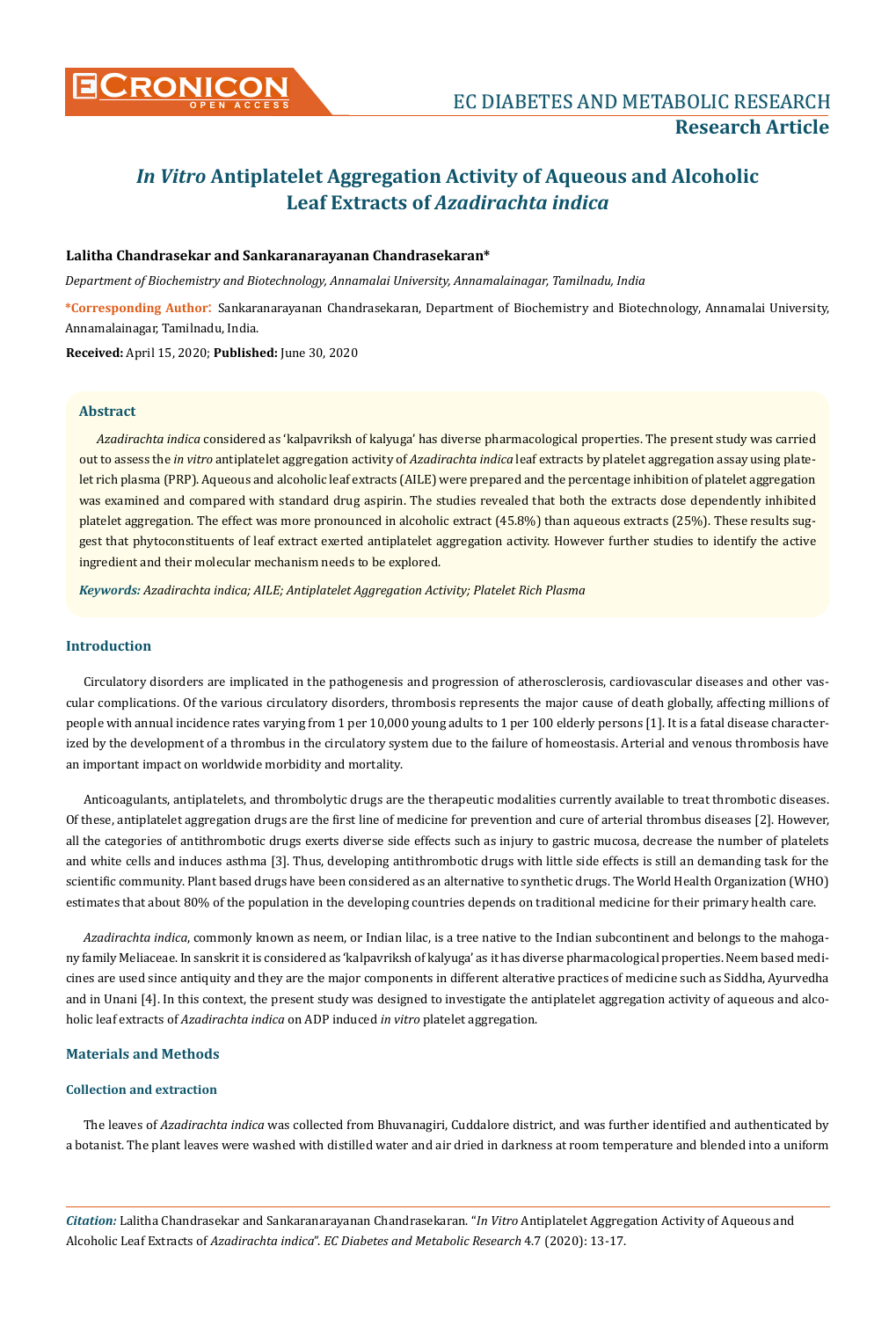14

dry powder. About 2g of plant leaf powder was mixed with 100 ml of distilled water and ethanol and extracts were prepared separately using soxhlet apparatus. Extracts were filtered through Whatman No.1 filter paper and evaporated to dryness in a vacuum evaporator and stored until use.

## **Preparation of platelet rich plasma (PRP)**

It was prepared by centrifuging whole blood mixed with acid citrate dextrose at 1000 rpm for 5 minutes.

#### **Platelet poor plasma (PPP)**

After the removal of PRP, the remaining blood was centrifuged at 3000 rpm for 5 minutes to get a platelet poor plasma which served as a control.

#### **Chemicals**

ADP, Aspirin, ethanol and all chemicals used were of analytical grade.

#### **Anti-platelet aggregation activity**

PRP and PPP were taken into siliconized glass cuvettes. The cuvettes were incubated at 37°C for 5 minutes. The aggregation was initiated by adding 20 µl of ADP (10 µM) to 1 ml of PRP. The aggregation was recorded for 5 min at 600 nm. The effect of different concentrations (200 - 800 µg) of *Azadirachta indica* leaf extracts (AILE) was studied by incubation with PRP at 37°C for 5 minutes before the addition of ADP. Commercial Aspirin was used as reference standard. The maximal aggregation was recorded. The aggregation is expressed as % inhibition (X) calculated by using the following equation:  $X(\%) = (A-B)/A \times 100$ . where A=maximal aggregation of the control, and B=maximal aggregation of drug-treated PRP.

#### **Statistical analysis**

The Statistical Package for the Social Sciences (SPSS) software was used to analyze the data. Throughout this study mean  $\pm$  SEM of means were used to describe the data in figures. Statistical analysis were assessed using one-way ANOVA. A p-value < 0.05 was considered as significant.

# **Results and Discussion**

Abnormal platelet aggregation is one of the precipitating event in the development of thrombotic disorders. Prevention and treatment of arterial thrombosis is essential as it may result in disastrous consequences such as heart attack, pulmonary embolism or stroke. Treatment for established arterial thrombosis includes the use of antiplatelet drugs and thrombolytic therapy [5]. Antiplatelet drugs alter the platelet activation at the site of vascular damage crucial to the development of arterial thrombosis.

Platelets are anucleated cells that originate from the megakaryocytes of bone marrow and circulate within the vascular tree without any significant interaction with the vessel wall. Lesions in the vascular wall or exposure of extracellular matrix components initiates the adherence of platelets to the endothelial cell which subsequently releases granule components such as ADP, serotonin, and thromboxane A2 that amplifies the aggregation process by recruiting circulating platelets.

The ADP-induced platelet activation is autocatalytic, as upon activation by ADP, platelets release other ADP molecules that acts on nearby platelets, amplifying the reaction. ADP acts through G-protein coupled receptors P2Y1 and P2Y12 as both receptors work closely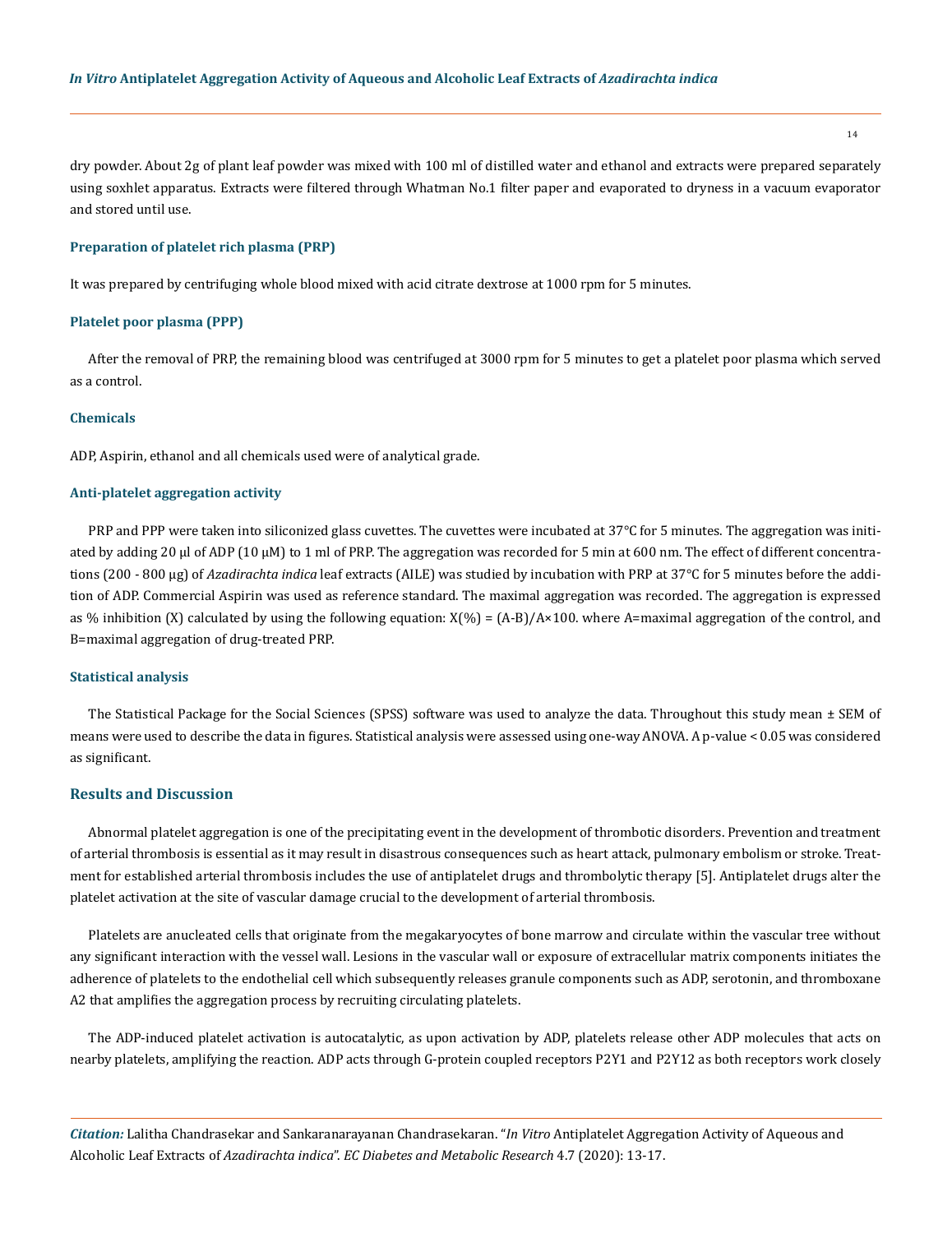together to ensure a complete activation and aggregation of platelets. The activity of ADP-induced platelet activation requires the availability of Ca<sup>2+</sup> and it is inhibited by cAMP. Therefore, increased intracellular Ca<sup>2+</sup> and a decrease in cAMP levels are crucial for ADP induced platelet activation and aggregation.

In this study, antiplatelet aggregation activities of aqueous and alcoholic extracts of AILE were performed at the concentration of 200, 400 and 800 µg/ml respectively. The effect of extracts at different concentrations were measured and compared with the standard drug aspirin (Table 1). Both the extracts dose dependently inhibited platelet aggregation induced by ADP. The percentage inhibition of aggregation was significantly higher in the alcoholic extract when compared with the same dose of aqueous extract (Figure 1 and 2). Vidhya., *et al.* [6] showed that concentrations of hridya yoga extract exhibited effective antiplatelet aggregation activity induced by ADP.

| <b>Groups</b>             | <b>Percentage inhibition</b> |
|---------------------------|------------------------------|
| Control                   | 0.00                         |
| Aspirin $(100 \mu g/ml)$  | $58 \pm 0.32$ <sup>e</sup>   |
| <b>Alcoholic extracts</b> |                              |
| AILE (200 μg/ml)          | $16.6 \pm 0.09^{\circ}$      |
| AILE (400 μg/ml)          | $25.0 \pm 0.16$ <sup>c</sup> |
| AILE $(800 \mu g/ml)$     | $45.8 \pm 0.31$ <sup>d</sup> |
| <b>Aqueous extracts</b>   |                              |
| AILE $(200 \mu g/ml)$     | $8.3 \pm 0.22$ <sup>a</sup>  |
| AILE $(400 \mu g/ml)$     | $16.5 \pm 0.07$ <sup>b</sup> |
| AILE $(800 \mu g/ml)$     | $25.0 \pm 0.16$ <sup>c</sup> |

*Table 1: Comparison on percentage inhibition of different extracts of Azadirachta indica on ADP induced platelet aggregation. Values are shown in percentage inhibition (mean ± SEM) of platelet aggregation with respect to control. n = 6 for each concentration. Letters (a-e) denote homogenous subsets at p < 0.05.*



*Figure 1: Dose dependent inhibitory effect of aqueous leaf extracts of Azadirachta indica on ADP induced aggregation of human platelets. Results are expressed as means ± SE (n = 6). Values significant versus std group, p < 0.05.*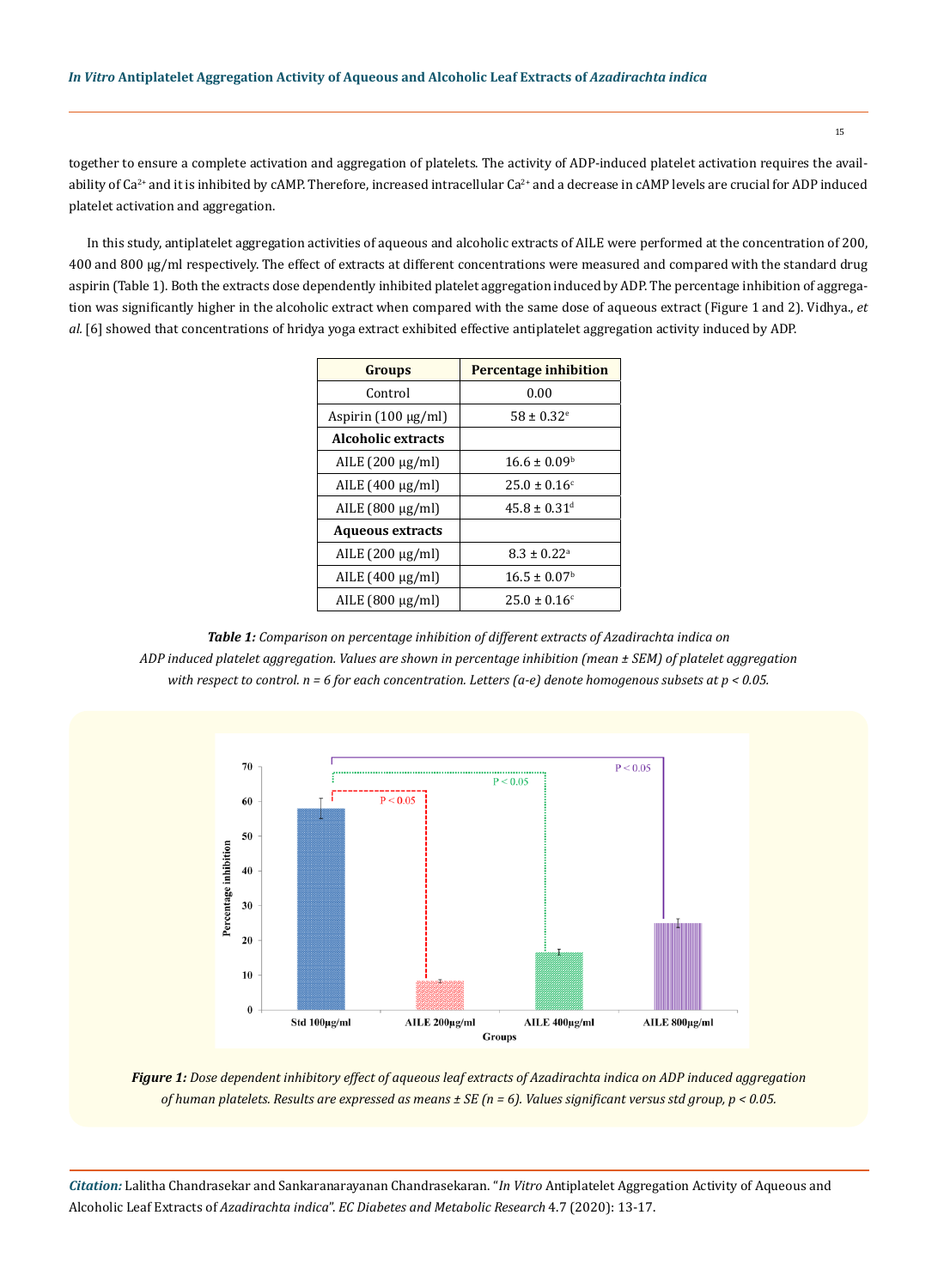

*Figure 2: Effect of alcoholic extract of Azadirachta indica against human platelet aggregation induced by ADP. Results are expressed as means ± SE (n = 6).*

Phytochemical analysis of *Azadirachta indica* leaves has revealed the presence of various flavonoids, saponins and sapogenin [7]. Thus, the anti-platelet aggregation activity of AILE could partly be attributed to their relatively high tannin, phenolic and/or flavonoid contents. These bioactive compounds present in extract might have prevented the adhesion and aggregation of platelets. The anti-platelet aggregation activity of phenolic compound and flavonoids are reported previously [8]. These results confirms that AILE can be considered as herbal remedy for thromboembolic disorders. However, further molecular studies are warranted to confirm the *in vivo* antiplatelet aggregation activity of these extracts.

# **Conclusion**

From this we conclude that aqueous and alcoholic extracts of *Azadirachta indica* inhibited *in-vitro* platelet aggregation induced by ADP in a dose dependent manner. These results support the hypothesis that the intake of AILE may be beneficial in normalizing platelet hyper activation and in prevention of cardiovascular diseases. Therefore, they are good candidates for further *in-vitro* and *in-vivo* studies to find potential lead compounds for antiplatelet aggregation.

## **Bibliography**

- 1. Amidi S., *et al*[. "Electrochemical synthesis of novel 1, 3-Indandione derivatives and evaluation of their antiplatelet aggregation activi](https://pubmed.ncbi.nlm.nih.gov/24250677/)ties". *[Iranian Journal of Pharmacological Research](https://pubmed.ncbi.nlm.nih.gov/24250677/)* 12 (2013): 91-103.
- 2. Steinhubl SR., *et al*[. "Early and sustained dual oral antiplatelet therapy following percutaneous coronary intervention: a randomized](https://pubmed.ncbi.nlm.nih.gov/12435254/)  controlled trial". *[Journal of the American Medical Association](https://pubmed.ncbi.nlm.nih.gov/12435254/)* 288.19 (2002): 2411-2420.
- 3. [Jura-Szołtys E and Chudek J. "Epistaxis as the reason for premature discontinuation of clopidogrel after percutaneous coronary an](https://pubmed.ncbi.nlm.nih.gov/21850627/)[gioplasty with stent implantation".](https://pubmed.ncbi.nlm.nih.gov/21850627/) *Kardiologia Polska* 69.8 (2011): 817-823.